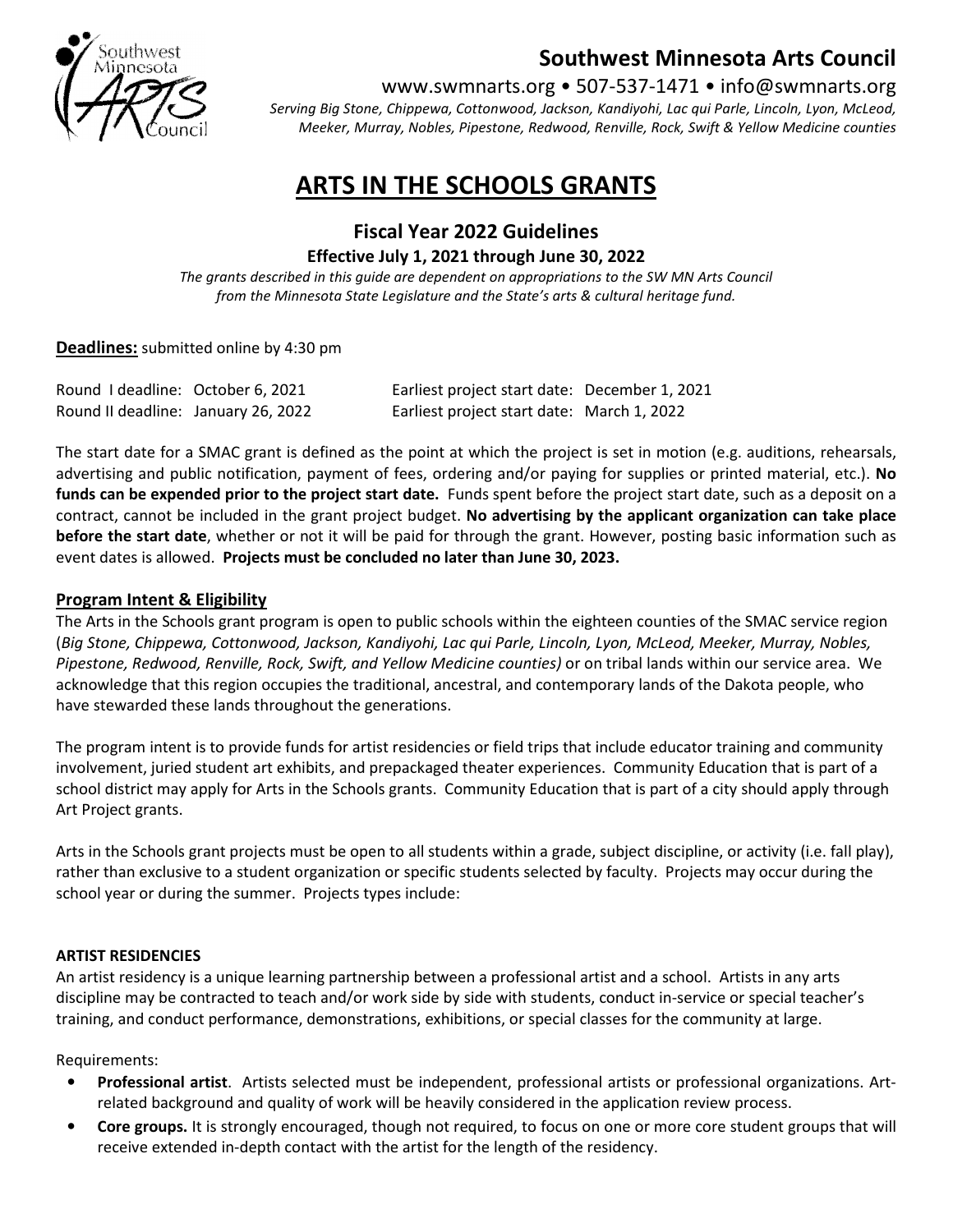- Teacher must be present during all artist-student contact time, with the teacher and artist working cooperatively to maintain a productive working environment in the classroom.
- Teacher-artist contact time. We strongly recommend that residencies include at least one hour of training for school instructors. A pre-residency planning day with the artist and involved faculty and planning committee is strongly encouraged.
- Community component. To broaden the total impact of the residency, the general community should be involved in some aspect. Examples: invite the community to an exhibit of students' residency work, host a Meet the Artist night, or sponsor a community education class.

#### JURIED ART EXHIBITS

A school or group of schools can bring in professional artists to jury a student art show that is open to the public. Grant funds can pay for the artists, advertising the show in the community, student awards, etc. Schools may also wish to include student music performances during the event. Only one grant per show is allowed, regardless of the number of schools involved.

#### FIELD TRIPS

Field trips are intended to help increase the exposure of students to professional artists through visits to studios, performances by professional theatre, dance or musical groups, readings by writers, visits to art galleries or other locations pertinent to the creation and exhibition of art.

#### PRE-PACKAGED THEATER

Schools may bring in pre-packaged theater experiences, such as Prairie Fire or Missoula Children's Theaters.

#### In addition to the restrictions listed in SMAC's general grant guidelines, following projects are NOT eligible for Arts in the Schools grants:

- Requests from parochial schools
- Payment of school personnel, excluding substitute teachers while the regular teacher is participating in the project
- Substitutions for regular school programs, including substitutions for cancelled arts programs that would normally have been part of the curriculum
- Supplies outside of those needed for the project

### Before beginning an application, you are strongly encouraged to contact SW MN Arts Council to determine if this grant program is right for your project.

#### Grant Amounts

Arts in the Schools grants are available in the following amounts:

- Artist Residencies: up to \$4,000, with no cash match required, for each distinct, stand-alone residency.
- Juried Art Exhibits: up to \$2,500, with no cash match required.
- Field Trips: up to \$2,500, with no cash match required.
- Pre-packaged theatre projects: up to \$2,500. In fiscal year 2022, no cash match is required.

#### Review Criteria

The grant review panel will score your application based on:

- the project's artistic quality and merit (53%)
- the impact of the project on the participants (32%)
- the feasibility of the project (15%)

Applicants will also be awarded one additional percentage point for each of the following criteria they meet: